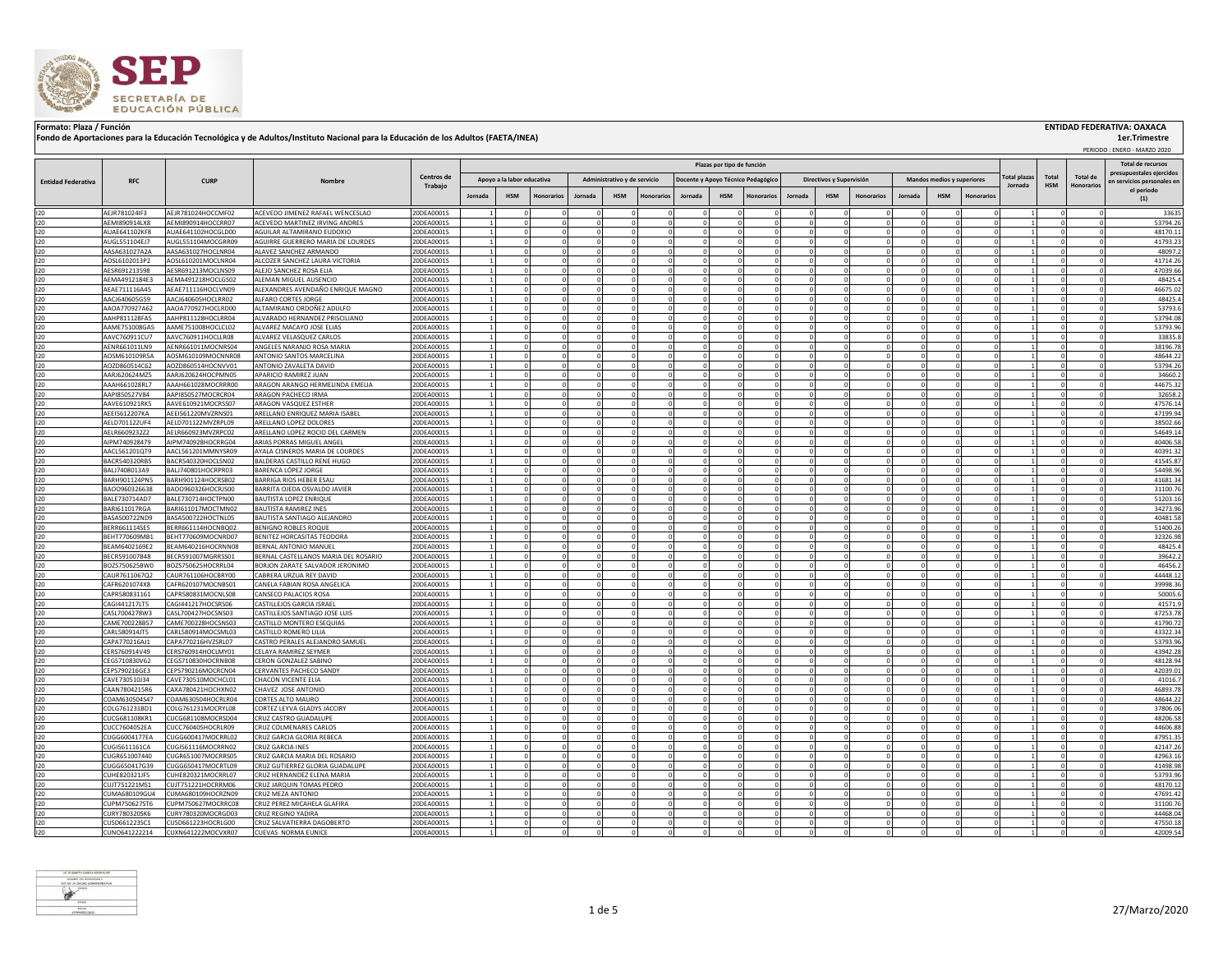| 120 | JEMM770413CW5        | JEMM770413HOCSJR00        | DE JESUS MEJIA MARGARITO               | 20DEA0001S |                      |             |          |                      |          |                      |          |                         |  | 50793.66 |
|-----|----------------------|---------------------------|----------------------------------------|------------|----------------------|-------------|----------|----------------------|----------|----------------------|----------|-------------------------|--|----------|
| 120 | ROSA680702F45        | ROSA680702HOCSNB01        | DE LA ROSA SANTOS ABEL                 | 20DEA0001S |                      |             |          |                      |          |                      |          |                         |  | 40259.   |
| 120 | DEGJ730102RL5        | DEGJ730102HOCSRS04        | DESALES GUERACH JESUS RANGEI           | 20DEA0001S |                      |             |          |                      |          |                      |          |                         |  | 46711.48 |
|     |                      |                           |                                        |            |                      |             |          |                      |          |                      |          |                         |  |          |
| 120 | DIMD700627M67        | DIMD700627HOCZRR07        | DIAZ MARTINEZ DARIO                    | 20DEA0001S |                      |             |          |                      |          |                      |          |                         |  | 47412.   |
| 120 | DIMZ860407RY7        | DIMZ860407HOCLJL04        | DILLANES MIJANGOS ZALATIE              | 20DEA0001S |                      |             |          |                      |          |                      |          | $\Omega$                |  | 37633.   |
| 120 | DOGM7702134M9        | DOGM770213HOCRMX04        | DORANTES GAMBOA MAXIMO JESUS           | 20DEA0001S |                      |             |          |                      |          |                      |          |                         |  | 53794.0  |
|     |                      |                           |                                        |            |                      |             |          |                      |          |                      |          |                         |  |          |
| 120 | DOJA780111JF5        | DOJA780111HOCRML01        | DORANTES JIMENEZ ALAIN                 | 20DEA0001S |                      |             |          |                      |          |                      |          |                         |  | 46646.7  |
| 120 | FUMR700919FU1        | EUMR700919HOCSNC05        | ESTUDILLO MONTALVO RICARDO             | 20DEA0001S | $\Omega$<br>$\Omega$ |             |          | $\Omega$<br>$\Omega$ | $\Omega$ | $\Omega$<br>$\Omega$ |          | $\Omega$                |  | 46310.32 |
| 120 | ETP761101LO1         | FETP761101HOCLRR00        | FELIPE TRAPAGA PERFECTO                | 20DEA0001S |                      |             |          |                      |          |                      |          |                         |  | 47550.18 |
|     |                      |                           |                                        |            |                      |             |          |                      |          |                      |          |                         |  |          |
| 120 | FEJC720716GW1        | FEJC720716MOCRMR08        | FERIA JIMENEZ MA DEL CARMEN FABIOL     | 20DEA0001S |                      |             |          |                      |          | $\Omega$             |          | $\Omega$                |  | 5183.48  |
| 120 | FEJC720716GW1        | FEJC720716MOCRMR08        | FERIA JIMENEZ MARIA DEL CARMEN FABIOLA | 20DEA0001S |                      |             |          |                      |          | $^{\circ}$           |          | $\mathbf 0$             |  | 25917.   |
| 120 | FEOR780413UD5        | FFOR780413MDFRRC04        | FERIA ORTIZ ROCIO                      | 20DEA0001S |                      |             |          |                      |          | $^{\circ}$           |          | $\Omega$                |  | 44234    |
|     |                      |                           |                                        |            |                      |             |          |                      |          |                      |          |                         |  |          |
| 120 | FOGR7109293C0        | FOGR710929HHGLNF05        | <b>FLORES GONZALEZ RAFAEL</b>          | 20DEA0001S |                      |             |          |                      |          |                      |          |                         |  | 48206.58 |
| 120 | FOPE560130AZ7        | FOPE560130HOCLBP00        | FLORES PUEBLITA EPIFANIO               | 20DEA0001S |                      |             |          |                      |          |                      |          | $\Omega$                |  | 47769    |
| 120 | FOZB740430RX0        | FOZB740430HOCLRN19        | <b>FLORES ZURITA BENITO JAIME</b>      | 20DEA0001S |                      |             |          |                      |          |                      |          |                         |  | 47331.42 |
|     |                      |                           |                                        |            |                      |             |          |                      |          |                      |          |                         |  |          |
| 120 | FAGS610530QG0        | FAGS610530MDFRNL05        | FRANCO GONZALEZ SOLEDAD                | 20DEA0001S |                      |             |          |                      |          |                      |          |                         |  | 40316.6  |
| 120 | <b>FUSC7603059F9</b> | EUSC760305MOCNLR09        | FUENTES SOLAR MARIA DEL CARMEN         | 20DEA0001S |                      |             |          |                      |          | $\Omega$             |          | $\Omega$                |  | 46968.78 |
| 120 | GAGA830814T26        | GAGA830814MOCLLS02        | GALINDO GALINDO ASUNCION NERY          | 20DEA0001S |                      |             |          |                      |          |                      |          |                         |  | 33781.5  |
|     |                      |                           |                                        |            |                      | $\Omega$    |          | $\Omega$             |          |                      |          |                         |  |          |
| 120 | GARP750217RB5        | GARP750217MOCLYT08        | <b>GALINDO REYES PATRICIA</b>          | 20DEA0001S | $\Omega$             |             |          |                      | $\Omega$ | $\Omega$<br>$\Omega$ |          | $\Omega$                |  | 33781.5  |
| 120 | GAAF6806043C1        | GAAF680604HOCLGR01        | <b>GALLARDO AGUILAR FRANCISCO</b>      | 20DEA0001S | $\mathbf 0$          | $\mathbf 0$ |          |                      |          | $\mathbf 0$          |          | $\mathbf{0}$            |  | 41900.   |
| 120 | GAI R710301FK6       | GALR710301MOCLBS04        | GALLEGOS LABIAS ROSA MARIA             | 20DEA0001S | $\Omega$<br>$\Omega$ | $\Omega$    | $\Omega$ | $\Omega$<br>$\Omega$ | $\Omega$ | $\Omega$<br>$\Omega$ | $\Omega$ | $\overline{0}$          |  | 47987.82 |
|     |                      |                           |                                        |            |                      |             |          |                      |          |                      |          |                         |  |          |
| 120 | GAAD7505058R2        | GAAD750505HOCRNV03        | <b>GARCIA ANGEL DAVID</b>              | 20DEA0001S |                      |             |          |                      |          |                      |          |                         |  | 47112.   |
| 120 | GACF571004GI7        | GACF571004HOCRHR01        | GARCIA CHIÑAS FRANCISCO                | 20DEA0001S |                      |             |          |                      |          |                      |          | $\Omega$                |  | 8965.6   |
| 120 | GALF7301112S5        | GALF730111MOCRPR03        | GARCIA LOPEZ FRANCISCA GUILLERMINA     | 20DEA0001S |                      |             |          |                      |          |                      |          |                         |  | 46675.0  |
|     |                      |                           |                                        |            |                      |             |          |                      |          |                      |          |                         |  |          |
| 120 | GALS700622D4A        | GALS700622MOCRPY07        | GARCIA LOPEZ SYLVIA MAGDALENA          | 20DEA0001S |                      |             |          |                      |          |                      |          |                         |  | 35519.0  |
| 120 | GALM6010238X3        | GALM601023MOCRNR04        | <b>GARCIA LUNA MARGARITA LETICIA</b>   | 20DEA0001S |                      |             |          |                      |          |                      |          |                         |  | 44675.32 |
| 120 | GAME670305JJ4        | GAME670305MOCRRL09        | <b>GARCIA MARTINEZ ELIZABETH</b>       | 20DEA0001S |                      |             |          |                      |          |                      |          |                         |  | 47550.18 |
|     | GAMR8704307U0        | GAMR870430MOCRTM04        | <b>GARCIA MATUS ROMINA GABRIELA</b>    | 20DEA0001S |                      |             |          |                      |          |                      |          |                         |  |          |
| 120 |                      |                           |                                        |            |                      |             |          |                      |          |                      |          |                         |  | 27894.0  |
| 120 | GANT8105197E8        | GANT810519HOCRXR00        | <b>GARCIA NUÑEZ TARCIS</b>             | 20DEA0001S |                      |             |          |                      |          |                      |          | $^{\circ}$              |  | 38956.44 |
| 120 | GARF841217612        | GARE841217MOCRDL05        | <b>GARCIA RODRIGUEZ ELIZABETH</b>      | 20DEA0001S | $\Omega$<br>$\Omega$ |             | $\Omega$ | $\Omega$             | $\Omega$ | $\Omega$<br>$\Omega$ |          | $\Omega$                |  | 53794.26 |
| 120 | GATI700220R64        | GATI700220MOCRMR07        | <b>GARCIA TAMAYO IRMA</b>              | 20DEA0001S |                      |             |          |                      |          |                      |          |                         |  | 48243.05 |
|     |                      |                           |                                        |            |                      |             |          |                      |          |                      |          |                         |  |          |
| 120 | GAVC800126EG4        | GAVC800126MOCYLL08        | GAY VALENCIA CLAUDIA LILIANA           | 20DEA0001S |                      |             |          |                      |          |                      |          | $\Omega$                |  | 33325.68 |
| 120 | GORS630531PT4        | GORS630531MOCDSL00        | GODINEZ RASGADO SILVIA                 | 20DEA0001S |                      |             |          |                      |          | $^{\circ}$           |          | $\mathbf 0$             |  | 47111.4  |
|     |                      |                           |                                        |            |                      |             |          |                      |          |                      |          |                         |  |          |
| 120 | GOCL5306113T1        | GOCL530611HOCMSS00        | GOMEZ CASTILLO LUIS RAFAEI             | 20DEA00019 |                      |             |          |                      |          |                      |          |                         |  | 46711.48 |
| 120 | GOMP8107018G7        | GOMP810701HOCMRD00        | GOMEZ MARQUEZ PEDRO                    | 20DEA0001S |                      |             |          |                      |          |                      |          |                         |  | 34374.28 |
| 120 | GORS740318BX7        | GORS740318MDFMYN03        | GOMEZ REYES SANDRA ANGELICA            | 20DEA0001S |                      |             |          |                      |          |                      |          |                         |  | 43194.8  |
| 120 | GOEC580306254        | GOEC580306HOCNRR02        | GONZALEZ FRANCO CIRO                   | 20DEA0001S |                      |             |          |                      |          |                      |          |                         |  | 39642.   |
|     |                      |                           |                                        |            |                      |             |          |                      |          |                      |          |                         |  |          |
| 120 | GOPE610511J59        | GOPE610511HOCNRR06        | <b>GONZALEZ PERALTA ERNESTO</b>        | 20DEA0001S |                      |             |          |                      |          |                      |          |                         |  | 50005.   |
| 120 | GORJ681203GH6        | GORJ681203HOCNZV07        | <b>GONZALEZ RUIZ JAVIER</b>            | 20DEA0001S |                      |             |          |                      |          |                      |          | - 0                     |  | 49239.9  |
|     |                      |                           |                                        |            |                      |             |          |                      |          |                      |          |                         |  |          |
| 120 | GUCF571020QL8        | GUCF571020HOCTNL07        | GUTIERREZ CONTRERAS FELICIANO          | 20DEA0001S |                      |             |          |                      |          |                      |          |                         |  | 52149.24 |
| 120 | GUDH680108EC7        | GUDH680108HOCTZL01        | <b>GUTIERREZ DIAZ HELADIO</b>          | 20DEA0001S | $\Omega$             | $\Omega$    |          | $\Omega$             |          | $\Omega$<br>$\Omega$ |          | $\Omega$                |  | 52548.   |
| 120 | GUMJ680814RK8        | GUMJ680814MOCTRN02        | GUTIERREZ MORALES JUANA BELEM          | 20DEA0001S | 0                    |             |          |                      |          | $^{\circ}$           |          | $\mathbf 0$             |  | 46383.26 |
| 120 | GUSR6510162R4        | GUSR651016MOCZLC03        | GUZMAN SOLANA ROCIO IULIA              | 20DEA0001S | $\Omega$             |             |          | $\Omega$             |          | $\Omega$             |          | $\Omega$                |  | 46893.78 |
|     |                      |                           |                                        |            |                      |             |          |                      |          |                      |          |                         |  |          |
| 120 | <b>IEZF670206C56</b> | HEZF670206HOCRRL06        | HEREDIA ZARATE FELIPE DE JESUS         | 20DEA0001S |                      |             |          |                      |          |                      |          |                         |  | 45182.16 |
| 120 | HEBV650315UQ8        | HEBV650315HOCRRD09        | HERNANDEZ BARRIENTOS VIDAL EDMUNDO     | 20DEA0001S |                      |             |          |                      |          |                      |          | $\Omega$                |  | 45182.1  |
| 120 | HEBA920415E21        | HEBA920415MOCRSB07        | HERNANDEZ BUSTAMANTE ABRIL ITZEL       | 20DEA0001S |                      |             |          |                      |          | $\Omega$             |          | $\Omega$                |  | 53794.2  |
|     |                      |                           |                                        |            |                      |             |          |                      |          |                      |          |                         |  |          |
| 120 | HECM781122PA4        | HECM781122HOCRNR02        | HERNANDEZ CANSECO MAURO                | 20DEA0001S |                      |             |          |                      |          |                      |          | $\mathbf 0$             |  | 50793.66 |
| 120 | HECR740928IY6        | HECR740928MOCRCQ01        | <b>HERNANDEZ COCA RAQUEL</b>           | 20DEA0001S |                      |             |          |                      |          |                      |          |                         |  | 48474.0  |
| 120 | HEDG730227D28        | HEDG730227HOCRZL06        | HERNANDEZ DIAZ GILBERTO                | 20DEA0001S |                      |             |          |                      |          |                      |          |                         |  | 46893.78 |
|     |                      |                           |                                        |            |                      |             |          |                      |          |                      |          |                         |  |          |
| 120 | HFHC720327BD1        | HEHC720327MOCRRL06        | <b>HERNANDEZ HERNANDEZ CELSA</b>       | 20DEA0001S | $\Omega$             | $\Omega$    |          | $\Omega$             |          | $\Omega$             |          | $\Omega$                |  | 43829.3  |
| 120 | HEHI660424P63        | <b>HEHI660424MOCRRR03</b> | HERNANDEZ HERNANDEZ IRMA               | 20DEA0001S |                      |             |          |                      |          | $\mathbf 0$          |          | $\mathbf 0$             |  | 44675.3  |
| 120 | HELA680221DO0        | HELA680221HOCRZN05        | HERNANDEZ LOAEZA ANTONIO               | 20DEA0001S |                      |             |          |                      |          | $\Omega$             |          | $\Omega$                |  | 47987.82 |
|     |                      |                           |                                        |            |                      |             |          |                      |          |                      |          |                         |  |          |
| 120 | IELA6405036E8        | HELA640503HOCRPN06        | HERNANDEZ LOPEZ ANDRES                 | 20DEA0001S |                      |             |          |                      |          |                      |          |                         |  | 44525.76 |
| 120 | HELA731206AL2        | HELA731206HOCRPR04        | HERNANDEZ LOPEZ AURELIO JESUS          | 20DEA0001S |                      |             |          |                      |          | $\Omega$             |          | $\Omega$                |  | 34574.8  |
| 120 | <b>HEMF741112KP9</b> | HEMF741112MOCRRD04        | HERNANDEZ MERINO FIDELINA              | 20DEA0001S | $^{\circ}$           |             |          |                      |          | $^{\circ}$           |          | $\mathbf{0}$            |  | 46310.32 |
|     |                      |                           |                                        |            |                      |             |          |                      |          |                      |          |                         |  |          |
| 120 | HERJ721022QP9        | HERJ721022HOCRYN07        | HERNANDEZ REYES JUAN SANTIAGO          | 20DEA0001S |                      |             |          |                      |          |                      |          | $\mathbf 0$             |  | 49085.4  |
| 120 | HERH580904K48        | HERH580904HGRRZC08        | HERNANDEZ RUIZ HECTOR JAVIER           | 20DEA0001S |                      |             |          |                      |          |                      |          |                         |  | 44675.32 |
| 120 | HESD620525LU7        | HESD620525MOCRNM06        | HERNANDEZ SANCHEZ DOMITILA             | 20DEA0001S |                      |             |          |                      |          |                      |          |                         |  | 45875.0  |
| 120 | HFSA750112H92        | HFSA750112HOCRNL02        | HERNANDEZ SANTIBAÑEZ ALEREDO           | 20DEA0001S | $\Omega$             |             |          |                      |          | $\Omega$             |          | $\Omega$                |  | 40106.5  |
|     |                      |                           |                                        |            |                      |             |          |                      |          |                      |          |                         |  |          |
| 120 | HESN780925235        | HESN780925MOCRLR00        | HERNANDEZ SOLIS NORMA                  | 20DEA0001S |                      |             |          |                      |          |                      |          | $\overline{0}$          |  | 38350.12 |
| 120 | HETC620302EK6        | HETC620302HOCRLR04        | <b>HERNANDEZ TOLEDO CRISTOBAL</b>      | 20DEA0001S |                      |             |          |                      |          |                      |          |                         |  | 39021.62 |
| 120 | ASA531102HS5         | JASA531102MOCCNN00        | JACINTO SANTOS MARIA DE LOS ANGELES    | 20DEA0001S |                      |             |          |                      |          |                      |          |                         |  | 50005.   |
|     |                      |                           |                                        |            |                      |             |          |                      |          |                      |          |                         |  |          |
| 120 | JAOE570420U37        | JAOE570420MOCRRL05        | <b>IAROUIN ORTIZ FIIA</b>              | 20DEA0001S | $\Omega$             | $\Omega$    |          |                      |          | $\Omega$<br>$\Omega$ |          | $\Omega$                |  | 36776.98 |
| 120 | JICE590225TP9        | JICE590225MOCMBL06        | JIMENEZ CABALLERO ELVIRA CECILIA       | 20DEA0001S | $\mathbf 0$          |             |          |                      |          | $^{\circ}$           |          | $\mathbf 0$             |  | 33683.84 |
| 120 | JIPR770214DV3        | JIPR770214HOCMXB07        | JIMENEZ PIÑON ROBERTO                  | 20DEA0001S |                      |             |          |                      |          |                      |          | $\mathbf 0$             |  | 47189.14 |
|     |                      |                           |                                        |            |                      |             |          |                      |          |                      |          |                         |  |          |
| 120 | JOSE770124SA1        | JOSE770124MOCSNL00        | JOSE SANTIAGO MARIA ELVIRA             | 20DEA0001S |                      |             |          |                      |          |                      |          |                         |  | 34432.72 |
| 120 | JULJ8503299J6        | JULJ850329HOCRLS05        | <b>JUAREZ LLAMAS JOSE</b>              | 20DEA0001S |                      |             |          |                      |          |                      |          | $\Omega$                |  | 53793.9  |
| 120 | JUMA9403207Y6        | JUMA940320MOCRRL00        | JUAREZ MARTINEZ ALEJANDRA              | 20DEA0001S |                      |             |          |                      |          |                      |          |                         |  | 37633.5  |
|     |                      |                           |                                        |            |                      |             |          |                      |          |                      |          |                         |  |          |
| 120 | JUMA870613CK3        | JUMA870613HGRRNN06        | JUAREZ MONTES JOSE ANTONIO             | 20DEA0001S |                      |             |          |                      |          |                      |          | $\overline{0}$          |  | 53794.08 |
| 120 | JUPO750613A1A        | JUPO750613HOCRCS06        | JUAREZ PICHARDO OSVALDO ANTONIO        | 20DEA0001S |                      |             |          |                      |          |                      |          |                         |  | 34922.9  |
| 120 | JUZJ7605064H3        | JUZJ760506HOCRVS07        | JUAREZ ZAVALETA JUSTINO ORLANDO        | 20DEA0001S |                      |             |          |                      |          |                      |          |                         |  | 40149.72 |
|     |                      |                           |                                        |            |                      |             |          |                      |          |                      |          |                         |  |          |
| 120 | LAPT880913UN6        | LAPT880913MV7RXR08        | LARA PEÑA TERESA DE JESUS              | 20DEA0001S | $\Omega$             | $\Omega$    |          |                      |          | $\Omega$<br>$\Omega$ |          | $\Omega$                |  | 53794.14 |
| 120 | LECE540605AN2        | LECE540605MOCNRL06        | LEON CRUZ ELOISA JOSEFINA              | 20DEA0001S |                      |             |          |                      |          |                      |          | $\overline{0}$          |  | 32902.4  |
|     |                      | LIEN650921HOCBSX04        | LIBORIO ESCAMILLA NOE                  | 20DEA0001S |                      |             |          |                      |          |                      |          |                         |  |          |
| 120 | IEN6509218R7         |                           |                                        |            |                      |             |          |                      |          |                      |          | $\overline{\mathbf{0}}$ |  | 47550.18 |
| 120 | IHM810907N57         | LIHM810907MOCBRR03        | LIBORIO HERNANDEZ MIRIAM PILAR         | 20DEA0001S |                      |             |          |                      |          |                      |          |                         |  | 199668.  |
| 120 | LIMC740127RW4        | LIMC740127MOCNTC06        | <b>LINARES MATUS CICLALI</b>           | 20DEA0001S |                      |             |          |                      |          | $\Omega$             |          | $\Omega$                |  | 46456.   |
|     |                      | LOAH641025HOCPNC08        | LOPEZ ANTONIO HECTOR                   | 20DEA0001S |                      |             |          |                      |          |                      |          |                         |  |          |
| 120 | LOAH641025SN2        |                           |                                        |            |                      |             |          |                      |          |                      |          |                         |  | 48060.7  |
| 120 | LOAR670604CT0        | LOAR670604MOCPNT05        | LOPEZ ANTONIO RUTILIA                  | 20DEA0001S |                      |             |          |                      |          |                      |          | $\overline{0}$          |  | 42963.16 |
| 120 | OAB980407913         | LOAB980407MOCPOT04        | LOPEZ AQUINO BETSI ABRI                | 20DEA0001S |                      |             |          |                      |          |                      |          |                         |  | 37633.   |
| 120 | OCG650407U15         | LOCG650407MOCPRD05        | LOPEZ CARRASCO GUADALUPE               | 20DEA0001S |                      |             |          |                      |          |                      |          |                         |  | 51400.26 |
|     |                      |                           |                                        |            |                      |             |          |                      |          |                      |          |                         |  |          |
| 120 | LOCH780529IC7        | LOCH780529HOCPRR03        | LOPEZ CARRASCO HIRAM                   | 20DEA0001S |                      |             |          |                      |          | $\Omega$             |          | $\Omega$                |  | 46456.3  |
| 120 | LOCA681026FT9        | LXCA681026HOCPSL06        | LOPEZ CASTRO ALFREDO CARLOS            | 20DEA0001S |                      |             |          |                      |          |                      |          | $\mathbf 0$             |  | 47112.6  |
| 120 | LOGJ6502272F3        | LOGJ650227HOCPLL02        | LOPEZ GALVEZ JULIO CESAR               | 20DEA0001S |                      |             |          |                      |          |                      |          |                         |  | 43650.54 |
|     |                      |                           |                                        |            |                      |             |          |                      |          |                      |          |                         |  |          |
| 120 | LOGA6810026G2        | LOGA681002HOCPRN09        | LOPEZ GARCIA ANDRES                    | 20DEA0001S |                      |             |          |                      |          |                      |          |                         |  | 48644.22 |

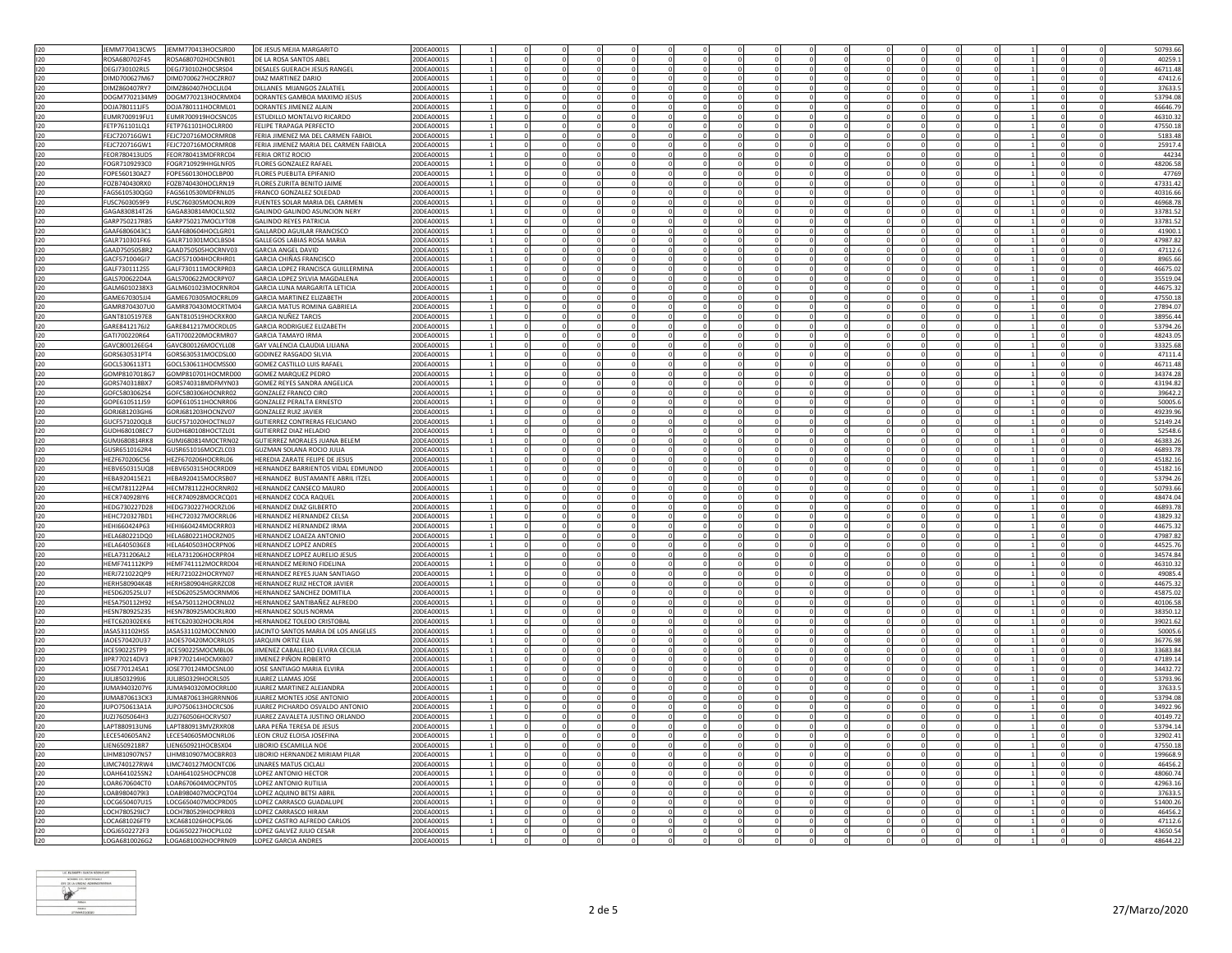|            | OGJ5909045I0   | LOGJ590904HOCPMM07  | LOPEZ GOMEZ JAIME                  | 20DEA00019 |          |          |          |             |          |                |                      |             |              |  | 48311.35 |
|------------|----------------|---------------------|------------------------------------|------------|----------|----------|----------|-------------|----------|----------------|----------------------|-------------|--------------|--|----------|
| 120        | OGJ680624MYA   | LOGJ680624HOCPNN02  | LOPEZ GONZALEZ JUAN CARLOS         | 20DEA00019 |          |          |          |             |          |                |                      |             |              |  | 48644.22 |
| 120        | LOHT671003KL7  | LOHT671003MOCPRR02  | LOPEZ HERNANDEZ TERESITA DE JESUS  | 20DEA00019 |          |          |          |             |          |                |                      |             |              |  | 44675.32 |
|            |                |                     |                                    |            |          |          |          |             |          |                |                      |             |              |  |          |
| 120        | OHV7401254GA   | OHV740125MOCPRR00   | LOPEZ HERNANDEZ VIRGINIA           | 20DEA0001S |          |          |          |             |          |                | 0                    |             | $\Omega$     |  | 46893.78 |
| 120        | OLA700424Q88   | LOLA700424HOCPPL03  | LOPEZ LOPEZ ALEJANDRO              | 20DEA00019 |          |          |          |             |          |                | $\Omega$             |             | $\Omega$     |  | 48644.22 |
| 120        | LOLR880612287  | LOLR880612HOCPPG06  | LOPEZ LOPEZ ROGELIO WILFRIDO       | 20DEA00019 |          |          |          |             |          |                | $\Omega$             |             | $\Omega$     |  | 37633.   |
| 120        | LOLR711207D61  | LOLR711207MOCPSC08  | <b>LOPEZ LUIS ROCELIA</b>          | 20DEA00019 |          |          |          |             |          |                |                      |             | 0            |  | 45182.16 |
|            |                |                     |                                    |            |          |          |          |             |          |                |                      |             |              |  |          |
| 120        | LOLT6312289C4  | LOLT631228MOCPSF08  | LOPEZ LUIS TEOFILA                 | 20DEA0001S | $\Omega$ | $\Omega$ |          | $\Omega$    | $\Omega$ | $\Omega$       | $\Omega$<br>$\Omega$ | $\Omega$    | $\Omega$     |  | 49081.8  |
| 120        | OMF6504039G1   | LOMF650403MOCPJR07  | LOPEZ MEJIA FRANCISCA OFELIA       | 20DEA00019 |          |          |          |             |          |                |                      |             |              |  | 47294.94 |
| 120        | OOC700725679   | LOOC700725MOCPRL09  | LOPEZ OROZCO CLAUDIA DEL CARMEN    | 20DEA00019 |          |          |          |             |          | $\Omega$       | $\Omega$             |             | $\Omega$     |  | 42771.76 |
| 120        | LOOE720214DS2  | LOOE720214MOCPRR06  | LOPEZ OROZCO ERIKA PATRICIA        | 20DEA0001S |          |          |          |             |          |                | $\mathbf 0$          |             | 0            |  | 44315.2  |
|            |                |                     |                                    |            |          |          |          |             |          |                |                      |             |              |  |          |
| 120        | LOPY800507GD6  | LOPY800507MOCPND02  | <b>LOPEZ PINEDA YADIRA</b>         | 20DEA0001S | $\Omega$ |          |          | $\Omega$    | $\Omega$ | $\Omega$       | $\Omega$             | $\Omega$    | $^{\circ}$   |  | 31903.9  |
| 120        | ORG610918UD7   | LORG610918HOCPDN07  | LOPEZ RODRIGUEZ GENARO             | 20DEA0001S |          |          |          |             |          |                | $\Omega$             |             |              |  | 49519.38 |
| 120        | OSE641115LZ7   | LOSE641115MOCPNL01  | LOPEZ SANTIAGO ELPIDIA             | 20DEA0001S |          |          |          |             |          |                | $\Omega$             |             | $\Omega$     |  | 44675.32 |
|            |                |                     |                                    |            |          |          |          |             |          |                |                      |             |              |  |          |
| 120        | LOST640114FJ9  | LOST640114MOCPRR01  | LOPEZ SORIANO MARIA TERESA         | 20DEA00019 |          |          |          |             |          |                | $\Omega$             |             |              |  | 38860.82 |
| 120        | LOVE741027LG9  | LOVE741027HOCPLD04  | LOPEZ VILLAVICENCIO EDUARDO REY    | 20DEA00019 |          |          |          |             |          |                |                      |             |              |  | 33293.12 |
| 120        | USS6811110D6   | LUSS681111MOCSNY01  | LUIS SANTOS SYLVIA VICTORIA        | 20DEA0001S |          |          |          | $\Omega$    |          | $\Omega$       | - 0                  |             | $\Omega$     |  | 44111.32 |
| 120        | UGA5910015F6   | LUGA591001HOCNRN02  | LUNA GARCIA ANGEL                  | 20DEA00019 |          |          |          |             |          |                |                      |             |              |  | 47914.88 |
|            |                |                     |                                    |            |          |          |          |             |          |                |                      |             |              |  |          |
| 120        | MAGD530225JB0  | MAGD530225MOCNLL02  | MANZANARES GIL DALIA VICTORIA      | 20DEA00019 | $\Omega$ | $\Omega$ |          | $\Omega$    | $\Omega$ | $\Omega$       | $\Omega$<br>$\Omega$ | $\Omega$    | $\Omega$     |  | 42637.22 |
| 120        | MAGP710531ST2  | MAGP710531MOCRRT08  | MARTINEZ GARCIA PETRONILA          | 20DEA0001S |          |          |          |             |          |                | $\mathbf 0$          | 0           | $\mathbf 0$  |  | 47331.42 |
| 120        | MAGE860119SH2  | MAGE860119MOCRND02  | MARTINEZ GONZALEZ EDITH            | 20DEA0001S | $\Omega$ | $\Omega$ | $\Omega$ | $\Omega$    | $\Omega$ | $\Omega$       | $\Omega$<br>$\Omega$ | $\Omega$    | $\Omega$     |  | 31534.88 |
|            |                |                     |                                    |            |          |          |          |             |          |                |                      |             |              |  |          |
| 120        | MAMC6609242V3  | MAMC660924MOCRRR06  | MARTINEZ MARTINEZ MARIA DEL CARMEN | 20DEA0001S |          |          |          |             |          |                |                      |             |              |  | 40779.8  |
| 120        | MAMX720608I93  | MXME720608MOCRTS02  | MARTINEZ MATUS ESPERANZA           | 20DEA0001S |          |          |          |             |          |                | $\Omega$             |             | $\Omega$     |  | 42536.75 |
| 120        | MAMA6501036V4  | MAMA650103HCSRNB06  | MARTINEZ MUNDO ABEL                | 20DEA00019 |          |          |          |             |          |                | $\Omega$             |             |              |  | 45875.02 |
| 120        | MAPE6206013R5  | MAXP620601HOCRXD07  | MARTINEZ PEDRO                     | 20DEA00019 |          |          |          |             |          |                | $\mathbf{0}$         |             |              |  | 45619.74 |
|            |                |                     |                                    |            |          |          |          |             |          |                |                      |             |              |  |          |
| 120        | MAPF580215Q33  | MAPF580215HOCRRS00  | MARTINEZ PEREZ FAUSTINO            | 20DEA00019 |          |          |          |             |          |                | 0                    |             | 0            |  | 48862.98 |
| 120        | MAPC700724R58  | MAPC700724MOCRRR08  | MARTINEZ PEREZ MARIA CRISTINA      | 20DEA0001S |          |          |          |             |          |                |                      |             |              |  | 48644.22 |
| 120        | MAPT670924LK2  | MAPT670924MOCRRR09  | <b>MARTINEZ PEREZ TEREZA</b>       | 20DEA00019 |          |          |          |             |          |                | $\Omega$             |             | $\Omega$     |  | 47951.35 |
| 120        | MAPR7503245K3  | MAPR750324HOCRNB08  | MARTINEZ PINACHO ROBERTO CARLOS    | 20DEA0001S |          |          |          |             |          |                | $\mathbf{0}$         |             | 0            |  | 33185.68 |
|            |                |                     |                                    |            |          |          |          |             |          |                |                      |             |              |  |          |
| 120        | MAOI 560814GK3 | MAOI 560814HOCRRS03 | MARTINEZ OUIROZ IOSE LUIS          | 20DEA0001S | $\Omega$ | $\Omega$ |          | $\Omega$    | $\Omega$ | $\Omega$       | $\Omega$<br>$\Omega$ | $\Omega$    | $\Omega$     |  | 39060.84 |
| 120        | MARI780504T25  | MARI780504HOCRSV08  | MARTINEZ RIOS IVAN                 | 20DEA0001S |          |          |          |             |          |                |                      |             |              |  | 46966.72 |
| 120        | MARG6901078GA  | MARG690107HOCRJS05  | MARTINEZ ROJAS GUSTAVO GUILLERMO   | 20DEA0001S |          |          |          |             |          | $\Omega$       | $\Omega$             |             | $\Omega$     |  | 31534.88 |
|            |                |                     |                                    |            |          |          |          |             |          |                | $\mathbf 0$          |             | 0            |  |          |
| 120        | MART680521QJ3  | MART680521MOCRJR01  | MARTINEZ ROJAS TRINIDAD VALENTINA  | 20DEA0001S |          |          |          |             |          |                |                      |             |              |  | 39951.7  |
| 120        | MASA8211255H7  | MASA821125HOCRLB04  | MARTINEZ SALINAS ABEL              | 20DEA00019 |          |          |          |             |          |                |                      |             |              |  | 44787    |
| 120        | MASV6410089C0  | MASV641008HOCRYC01  | MARTINEZ SAYNES VICENTE            | 20DEA00019 |          |          |          |             |          |                |                      |             |              |  | 46857.32 |
| 120        | MARS730806MF6  | MARS730806HOCTDL04  | MATA RODRIGUEZ SALVADOR ANGEL      | 20DEA0001S |          |          |          |             |          |                |                      |             |              |  | 48251.35 |
|            |                |                     |                                    |            |          |          |          |             |          |                |                      |             |              |  |          |
| 120        | MACU540516K44  | MACU540516HOCTYB00  | MATIAS CAYFTANO UBALDO             | 20DEA00019 |          |          |          |             |          |                | $\Omega$             |             | $\Omega$     |  | 48862.98 |
| 120        | MASF6303238T1  | MASF630323HOCYND03  | MAYREN SANCHEZ FIDEL               | 20DEA00019 |          |          |          |             |          |                |                      |             |              |  | 53793.96 |
| 120        | MEMR6511251H5  | MEMR651125HOCCNB09  | MECOTT MONTERO RUBICEL             | 20DEA0001S |          |          |          | 0           |          | $\overline{0}$ | $^{\circ}$           |             | $\mathbf{0}$ |  | 44088.12 |
|            |                |                     |                                    |            |          |          |          |             |          |                |                      |             |              |  |          |
| 120        | MEFR840505JP4  | MEFR840505MOCNNF07  | MENDOZA FUENTES RAFAELA            | 20DEA0001S |          |          |          |             |          |                |                      |             |              |  | 41397.86 |
| 120        | MELR631203GX9  | MELR631203HOCNPL01  | MENDOZA LOPEZ RAUL ELISEO          | 20DEA00019 | $\Omega$ | $\Omega$ |          | $\Omega$    |          | $\Omega$       | $\Omega$             | $\Omega$    | $\Omega$     |  | 49130.44 |
| 120        | MEMG500619699  | MEMG500619HOCNRR03  | MENDOZA MARTINEZ GERVASIO          | 20DEA0001S |          |          |          |             |          |                | $\mathbf 0$          |             | 0            |  | 47769    |
| 120        | MFSM7010201H1  | MESM701020MOCNLR06  | MENDOZA SILVA MARTHA FLENA         | 20DEA0001S | $\Omega$ |          |          | $\Omega$    |          | $\Omega$       | $\Omega$             | $\Omega$    | $\Omega$     |  | 46584.18 |
|            |                |                     |                                    |            |          |          |          |             |          |                |                      |             |              |  |          |
| 120        | MEDJ630930RG6  | MEDJ630930HOCRZR00  | MERINO DIAZ JERONIMO MANUEL        | 20DEA00019 |          |          |          |             |          |                |                      |             |              |  | 46893.78 |
| 120        | MEHA590212LB0  | MEHA590212MOCRRR08  | MERINO HERNANDEZ AURORA            | 20DEA0001S |          |          |          |             |          |                | $\Omega$             |             | $\Omega$     |  | 49519.38 |
| 120        | MEGV640826GG1  | MEGV640826MOCSVR02  | MESTAS GUEVARA VIRGINIA DACIA      | 20DEA0001S |          |          |          |             |          |                | $\Omega$             |             | $\Omega$     |  | 48644.22 |
|            | MIMP821215BC6  |                     |                                    |            |          |          |          | $\mathbf 0$ |          |                | $^{\circ}$           |             |              |  | 34374.56 |
| 120        |                | MIMP821215HOCGRB01  | MIGUEL MARTINEZ PABLITO            | 20DEA00019 |          |          |          |             |          |                |                      |             | $\mathbf 0$  |  |          |
| 120        | MISV8701083H3  | MISV870108MOCGNV07  | MIGUEL SANCHEZ VIVIANA DEL CARMEN  | 20DEA0001S |          |          |          |             |          |                | 0                    |             | 0            |  | 36286.52 |
| 120        | MITG661021CH3  | MITG661021MOCRRD01  | MIRANDA TERAN GUADALUPE            | 20DEA0001S |          |          |          |             |          |                |                      |             |              |  | 48644.22 |
| 120        | MOMR710104FP3  | MOMR710104MOCNRS02  | MONTAÑO MARTINEZ ROSA MADEL        | 20DEA00019 | $\Omega$ | $\Omega$ |          | $\Omega$    |          | $\Omega$       | $\Omega$             | $\Omega$    | $\Omega$     |  | 44958.68 |
| 120        | MOSM630525QJ4  | MOSM630525MOCNSR04  | MONTERROSA SOSA MARCELA            | 20DEA0001S |          |          |          |             |          |                | $\mathbf{0}$         |             | $\mathbf 0$  |  | 50005.   |
|            |                |                     |                                    |            |          |          |          |             |          |                |                      |             |              |  |          |
| 120        | MOGS5304189F4  | MOGS530418MOCRRL05  | MORALES GARCIA SILVIA              | 20DEA0001S | $\Omega$ |          |          | $\Omega$    |          | $\Omega$       | $\Omega$             |             | $\Omega$     |  | 39626.58 |
| 120        | MOGG820814NN5  | MOGG820814MOCRMB07  | MORALES GOMEZ GABRIELA ROSALBA     | 20DEA0001S |          |          |          |             |          |                |                      |             |              |  | 42225.6  |
| 120        | MOJA420415MA7  | MOJA420415HOCRVN04  | MORALES JAVIER ANASTACIO CRISOFORO | 20DEA0001S |          |          |          |             |          | $\Omega$       | $\Omega$             |             | $\Omega$     |  | 37004.9  |
|            |                |                     |                                    |            |          |          |          |             |          |                |                      |             |              |  |          |
| 120        | MOSR561221FU1  | MOSR561221HOCRNB06  | MORALES SANCHEZ RUBEN              | 20DEA0001S |          |          |          |             |          |                | 0                    |             | $^{\circ}$   |  | 46713.72 |
| 120        | MOSY610331IY7  | MOSY610331MOCRNL03  | MORALES SANCHEZ YOLANDA            | 20DEA0001S |          |          |          | $\Omega$    |          |                | $^{\circ}$           |             | $\mathbf{0}$ |  | 44076.07 |
| 120        | MOAI850820DM4  | MOAI850820HOCROV07  | MORGAN AQUINO IVAN                 | 20DEA00019 |          |          |          |             |          |                |                      |             |              |  | 37633.5  |
| 120        | NAJ0820513M93  | NAJO820513MOCRRB09  | NARANJO JARQUIN OBDULIA            | 20DEA0001S |          |          |          |             |          |                | $\Omega$             |             |              |  | 37458.68 |
|            |                |                     |                                    |            |          |          |          |             |          |                |                      |             |              |  |          |
| 120        | NAAA550408873  | NAAA550408HOCVRL07  | NAVA ARMENGOL ALBERTO              | 20DEA00019 | $\Omega$ |          |          | $\Omega$    |          |                | $\Omega$             | $\Omega$    | $\Omega$     |  | 49519.38 |
| 120        | NAGS6806277IA  | NAGS680627MOCVRC07  | NAVARRO GARCIA SOCORRO             | 20DEA00019 |          |          |          |             |          |                | $\Omega$             |             | $\mathbf 0$  |  | 54045.7  |
| 120        | NOCM850727BXA  | NOCM850727MOCLRR08  | NOLASCO CRUZ MIRSSA ESLH           | 20DEA0001S |          |          |          |             |          |                | 0                    |             | - 0          |  | 33185.68 |
| 120        | NOME570303EB1  | NOME570303MOCLNV02  | NOLASCO MENDEZ EVELIA DEVORA       | 20DEA0001S |          |          |          |             |          |                |                      |             |              |  | 44675.32 |
|            |                |                     |                                    |            |          |          |          |             |          |                |                      |             |              |  |          |
| 120        | OAGE860730RE6  | OAGE860730HOCRTD05  | ORDAZ GUTIERREZ EDUARDO            | 20DEA0001S | $\Omega$ | $\Omega$ |          | $\Omega$    |          | $\Omega$       | $\Omega$             |             | $\Omega$     |  | 31534.88 |
| 120        | OASL630910SA3  | OASL630910HOCRNS07  | ORDAZ SANTIAGO LUIS ANGEL          | 20DEA0001S |          |          |          |             |          |                | $\mathbf 0$          |             | $\mathbf 0$  |  | 46930.25 |
| 120        | 00SV7305298M1  | OOSV730529HOCRLR07  | OROPEZA SALAZAR VIRGINIO GERMAN    | 20DEA0001S |          |          |          |             |          |                | $\mathbf 0$          |             | $\mathbf{0}$ |  | 33928.56 |
| 120        | OOCR650213L68  | OOCR650213HOCRSB03  | OROZCO CASTILLO ROBERTO            | 20DEA00019 |          |          |          |             |          |                |                      |             |              |  | 44197.5  |
|            |                |                     |                                    |            |          |          |          |             |          |                |                      |             |              |  |          |
| 120        | OOLI721127RE9  | OOLI721127MOCRPS05  | OROZCO LOPEZ ISELA                 | 20DEA0001S |          |          |          |             |          |                | $\Omega$             |             | $\Omega$     |  | 48884.28 |
| 120        | OERA58010634A  | OERA580106MOCRMM08  | ORTEGA RAMIREZ AMELIA REINA        | 20DEA00019 |          |          |          |             |          |                | $\Omega$             |             |              |  | 47112.6  |
| 120        | OIGO7711174B0  | OIGO771117HOCRTS08  | ORTIZ GUTIERREZ OSCAR              | 20DEA0001S |          |          |          | $\mathbf 0$ |          |                | $\mathbf 0$          |             | $^{\circ}$   |  | 31534.88 |
|            |                |                     |                                    |            |          |          |          |             |          |                |                      |             |              |  |          |
| 120        | OIPJ690319IK2  | OIPJ690319MOCRNS06  | ORTIZ PANTOJA JOSEFA               | 20DEA00019 |          |          |          |             |          |                |                      |             |              |  | 48204    |
| 120        | OIPL630211I76  | OIPL630211MOCRRR00  | ORTIZ PEREZ LOURDES                | 20DEA0001S |          |          |          |             |          |                |                      |             |              |  | 48680.68 |
| 120        | OIRE5802056H6  | OIRE580205HOCRBD09  | ORTIZ ROBLES EDUARDO FELIPE        | 20DEA0001S | $\Omega$ | $\Omega$ |          | $\Omega$    |          | $\Omega$       | $\Omega$             | $\Omega$    | $\Omega$     |  | 44088.12 |
| 120        | PALG790223FB4  | PALG790223MOCCPV09  | PACHECO LOPEZ GIOVANNA PAOLA       | 20DEA0001S |          |          |          |             |          |                | $\mathbf 0$          |             | $\mathbf 0$  |  | 33714.43 |
|            |                |                     |                                    |            |          |          |          |             |          |                |                      |             |              |  |          |
| 120        | PAML7306075K6  | PAML730607HOCDLS00  | PADILLA MILAN JOSE LUIS            | 20DEA00019 |          |          |          |             |          |                | $\Omega$             |             | $\Omega$     |  | 46893.78 |
| 120        | ACI710506QF6   | PACI710506MOCSNS03  | PASTOR CONTRERAS ISABEL            | 20DEA0001S |          |          |          |             |          |                |                      |             |              |  | 39352.96 |
| 120        | PECL551009399  | PECL551009HOCXBS05  | PEÑA CABALLERO LUIS JAIME          | 20DEA00019 |          |          |          |             |          | $\Omega$       | $\Omega$             |             | $\Omega$     |  | 54273.9  |
|            |                |                     |                                    |            |          |          |          |             |          |                |                      |             |              |  |          |
|            | PEDB8011273A2  | PEDB801127MOCRLR02  | PEREZ DELFIN BRISEYDA              | 20DEA00019 |          |          |          |             |          |                | $\Omega$             |             | $\Omega$     |  | 33185.68 |
| 120        |                | PEGL650921HOCRRS04  | PEREZ GARCIA LUIS ARTURO           | 20DEA0001S |          |          |          | $\Omega$    |          |                | $\mathbf 0$          |             | $^{\circ}$   |  | 54573.96 |
| 120        | PEGL650921NC8  |                     |                                    | 20DEA00019 |          |          |          |             |          |                |                      |             |              |  | 45619.74 |
| 120        | EGA650720P30   | PEGA650720MOCRRZ09  | PEREZ GUERRA AZALIA                |            |          |          |          |             |          |                |                      |             |              |  |          |
|            |                |                     |                                    |            |          |          |          |             |          |                |                      |             |              |  |          |
| 120        | PEHR670102NS8  | PEHR670102MOCRRS06  | PEREZ HERNANDEZ ROSA ELVA          | 20DEA0001S |          |          |          |             |          |                |                      |             |              |  | 44565.   |
| 120        | PFI P621007PX6 | PELP621007HOCRPD07  | PEREZ LOPEZ PEDRO MARCOS           | 20DEA0001S | $\Omega$ |          |          | $\Omega$    |          |                | $\Omega$             | $\Omega$    | $\Omega$     |  | 48644.16 |
| 120        | PELU6001079G5  | PEXL600107HOCRXC02  | PEREZ LUCIANO JULIAN               | 20DEA0001S |          |          |          | $\mathbf 0$ |          |                | $\mathbf 0$          | $\mathbf 0$ | $\mathbf 0$  |  | 47951.34 |
|            | PEPE620429G29  | PEXP620429HOCRXD07  | PEREZ PEDRO                        | 20DEA0001S |          |          |          |             |          |                |                      |             |              |  | 54648.96 |
| 120<br>120 | PICM561128GZ3  | PICM561128MOCNSR03  | PINEDA CASTILLO MARISELA           | 20DEA0001S |          |          |          |             |          |                |                      |             |              |  | 47112.6  |

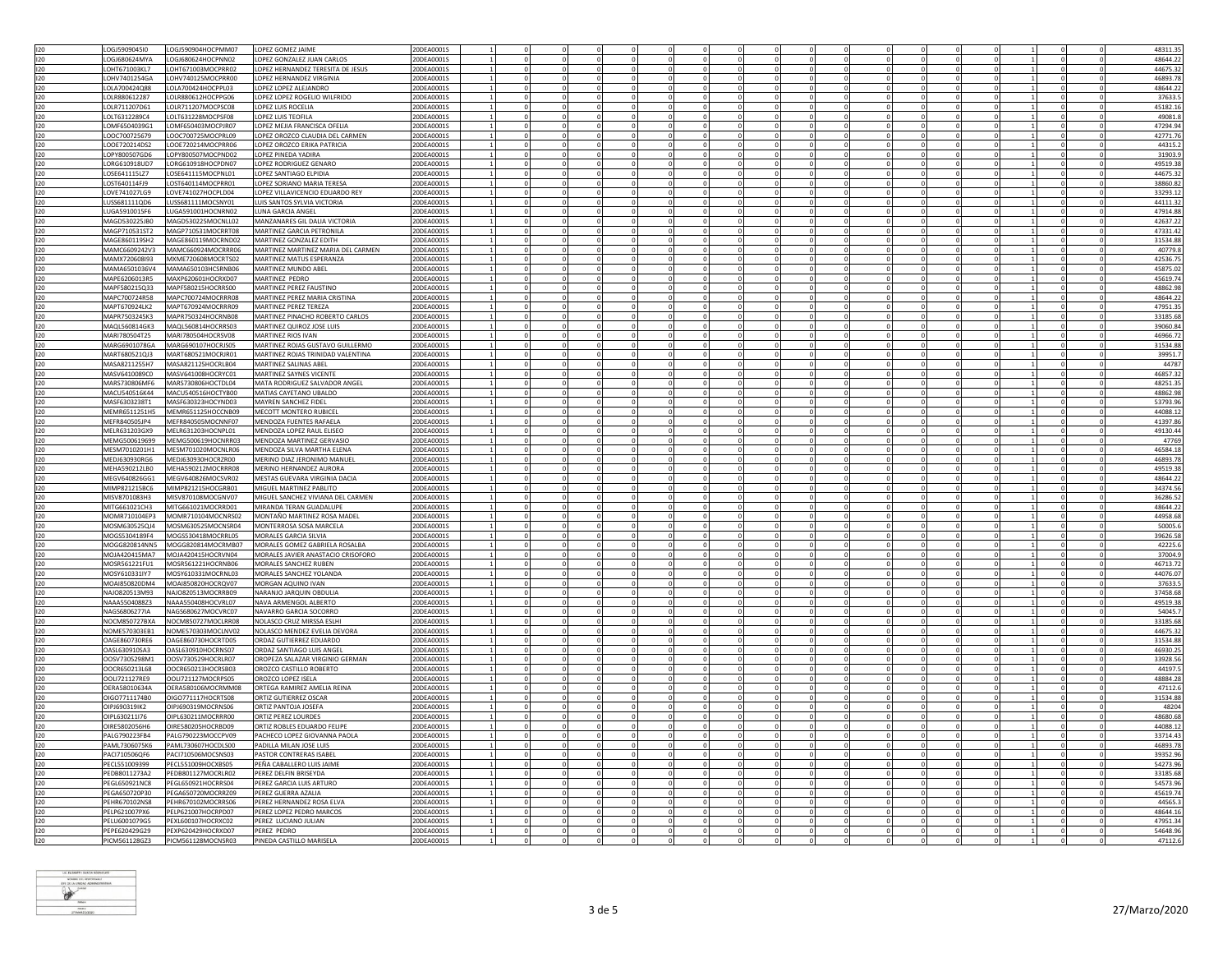|     | POVV6309058X8        | POVV630905MOCBLR10               | POBLANO VILLALOBOS VIRGINIA SELIFLOR  | 20DEA0001S |          |                      |              |                      |                        |              |                | 47550.18 |
|-----|----------------------|----------------------------------|---------------------------------------|------------|----------|----------------------|--------------|----------------------|------------------------|--------------|----------------|----------|
| 120 | POCN690525Q68        | POCN690525MCCTND06               | POOT CANUL NIDELVIA MARGARITA         | 20DEA0001S |          |                      |              |                      |                        |              |                | 51676.   |
| 120 | RAAM6703046T9        | RAAM670304MOCMNN08               | RAMIREZ ANTONIO MANUELA               | 20DEA0001S |          |                      |              |                      |                        |              |                | 48862.98 |
| 120 | RAAF6506115R3        | RAAF650611MOCMZS03               | RAMIREZ AZCONA FAUSTINA               | 20DEA0001S |          |                      | $^{\circ}$   |                      |                        |              |                | 46456.2  |
| 120 | RACD610701TU6        | RACD610701MOCMRR07               | RAMIREZ CRUZ DORA MARTHA              | 20DEA0001S |          |                      | $\Omega$     |                      |                        |              |                | 49568.0  |
|     |                      |                                  |                                       |            |          |                      |              |                      |                        |              |                |          |
| 120 | RALI650221AV2        | RALI650221MDFMSS00               | RAMIREZ LUIS MARIA ISABEI             | 20DEA00019 |          |                      |              |                      |                        |              |                | 38860.8  |
| 120 |                      | RAMM7501196M8 RAMM750119HOCMTR02 | RAMIREZ MATA MARIO                    | 20DEA0001S |          |                      |              |                      |                        |              |                | 53794.08 |
| 120 | <b>RANE720804PU6</b> | RANE720804HOCMCL06               | RAMIREZ NICOLAS ELEUTERIO             | 20DEA0001S | $\Omega$ | $\Omega$             | $\Omega$     | $\Omega$             | $\Omega$<br>$\Omega$   |              | $\Omega$       | 52031.66 |
| 120 | RARV701114HY1        | RARV701114MOCMMR06               | RAMIREZ RAMIREZ VIRGINIA              | 20DEA0001S |          |                      |              |                      |                        |              |                | 49162.98 |
| 120 | RARM560721U6A        | RARM560721HOCMDR05               | RAMIREZ RODRIGUEZ MARCELINO           | 20DEA00019 |          |                      | $\Omega$     |                      |                        |              | $\Omega$       | 42629.4  |
| 120 | RABA571130AV7        | RABA571130MOCMRN02               | RAMOS BURGUET ANDREA                  | 20DEA0001S |          |                      |              |                      |                        |              |                | 41333.32 |
| 120 |                      |                                  |                                       |            |          |                      |              |                      |                        |              |                |          |
|     | RABO800823P97        | RABO800823HOCMSS02               | RAMOS BUSTAMANTE OSCAR DAMIAN         | 20DEA0001S | $\Omega$ |                      | $^{\circ}$   | $\Omega$             | $^{\circ}$             |              | $\mathbf{0}$   | 37447.52 |
| 120 | RACA610804GA3        | RACA610804HOCMSL19               | RAMOS CASAS ALBERTO                   | 20DEA0001S |          |                      | $^{\circ}$   |                      |                        |              |                | 48862.98 |
| 120 | RERA700408KA5        | RERA700408HOCYML07               | REYES RAMIREZ ALBERTO BENEDICTO       | 20DEA0001S |          |                      | $\Omega$     |                      |                        |              |                | 52109.8  |
| 120 | RERF640714MT0        | RERF640714HOCYMR06               | REYES RAMIREZ FRANCISCO               | 20DEA00019 |          |                      |              |                      |                        |              |                | 52509.2  |
| 120 | RERA830802814        | RERA830802MOCYYN06               | <b>REYES REYES ANGELA</b>             | 20DEA00019 |          |                      | $\mathbf 0$  |                      |                        |              |                | 35148    |
|     |                      |                                  |                                       |            |          |                      |              |                      |                        |              |                |          |
| 120 | <b>RESES40714UM8</b> | RESE540714HOCYNM03               | REYES SANTIAGO EMILIANO               | 20DEA0001S | $\Omega$ | $\Omega$             | $\Omega$     | $\Omega$<br>$\Omega$ | $\Omega$<br>$\Omega$   |              | $\Omega$       | 45400.92 |
| 120 | RESI7509116Z0        | RESI750911MOCYNL00               | REYES SANTIAGO ILSI                   | 20DEA00019 |          |                      |              |                      |                        |              |                | 37633.   |
| 120 | RESU851127MC5        | RESU851127HDFYNL09               | REYNA SANCHEZ ULISSES                 | 20DEA00019 | $\Omega$ | $\Omega$             | $\Omega$     | $\Omega$             | $\Omega$               |              | $\Omega$       | 38180.   |
| 120 | RICF691004R13        | RICF691004MOCSRR00               | RIOS CRUZ FRANCISCA                   | 20DEA0001S |          |                      | $^{\circ}$   | $\mathbf 0$          | 0                      |              | $^{\circ}$     | 36256.02 |
| 120 | RIPM6406108C4        | RIPM640610HOCSLR06               | RIOS PALACIOS MARGARITO               | 20DEA0001S | $\Omega$ | $\Omega$             | $\mathbf{0}$ | $\Omega$<br>$\Omega$ | $\Omega$<br>$^{\circ}$ |              | $^{\circ}$     | 53095.26 |
| 120 | ROPP7609147E7        |                                  |                                       | 20DEA0001S |          |                      |              |                      |                        |              |                | 53794.26 |
|     |                      | ROPP760914HOCBRD05               | ROBLEDO PEREZ PEDRO ANTONIO           |            |          |                      | $^{\circ}$   |                      |                        |              |                |          |
| 120 | ROAI6903177G4        | ROAI690317MOCDRR00               | RODRIGUEZ ARAGON IRLANDA GERTRUDIS    | 20DEA0001S |          |                      | $\Omega$     |                      |                        |              |                | 39589.1  |
| 120 | ROVL500215KT2        | ROVL500215HOCDLM09               | RODRIGUEZ VILLASEÑOR LAMBERTO         | 20DEA00019 |          |                      |              |                      |                        |              |                | 48062.82 |
| 120 | ROEL640123E63        | ROXE640123MOCJXL06               | ROJAS ELIZABET                        | 20DEA0001S |          |                      | $\mathbf 0$  |                      |                        |              |                | 46456.2  |
| 120 | ROVA720415948        | ROVA720415MOCSLN05               | ROSALES VELASCO ANA LILIA             | 20DEA0001S | $\Omega$ |                      | $\Omega$     | $\Omega$             | $\Omega$<br>$\Omega$   |              | $\Omega$       | 42361.48 |
| 120 | ROHM7109022HA        | ROHM710902MOCSRR07               | ROSAS HERRERA MIRNA GABRIELA          | 20DEA0001S |          |                      |              |                      |                        |              |                | 43829.32 |
|     |                      |                                  |                                       |            |          |                      | $\Omega$     |                      |                        |              |                |          |
| 120 | ROVH580406P33        | ROVH580406HOCSSM02               | ROSETTE VASQUEZ HUMBERTO JULIAN       | 20DEA0001S |          |                      |              |                      |                        |              |                | 42447.1  |
| 120 | RUCA661218PC4        | RUCA661218HOCZRD05               | RUIZ CORTES ADOLFO                    | 20DEA0001S |          |                      | $^{\circ}$   |                      |                        |              | $^{\circ}$     | 45838.56 |
| 120 | RUGB6101106R8        | RUGB610110HOCZRN06               | <b>RUIZ GUERRA BENITO</b>             | 20DEA0001S | $\Omega$ | $\Omega$             | $\mathbf{0}$ | $\Omega$             | $\Omega$<br>$\Omega$   |              | $^{\circ}$     | 40481.58 |
| 120 | RUSE630122PI8        | RUSE630122HOCZNP00               | RUIZ SANTIAGO EPIFANIO ANTONIO        | 20DEA0001S |          |                      | $\Omega$     |                      |                        |              |                | 38727.   |
| 120 | SARM6803143D4        | SARM680314MOCVVT02               | SAAVEDRA REVILLA MATILDE MARGARITA    | 20DEA0001S |          |                      |              |                      |                        |              |                | 48644.2  |
| 120 |                      | SAGA700605MOCBND04               |                                       | 20DEA00019 |          |                      |              |                      |                        |              |                |          |
|     | SAGA7006056G4        |                                  | SABAH GENICO ADELAIDA                 |            |          |                      |              |                      |                        |              |                | 43406.32 |
| 120 | SACG6309299K0        | SACG630929HJCLRN06               | SALGADO CARBALLO GONZALO              | 20DEA00019 |          |                      |              |                      |                        |              |                | 37970.8  |
| 120 | SACR540827448        | SACR540827MOCLSS02               | SALINAS CASTILLO ROSALBA              | 20DEA0001S |          |                      | $^{\circ}$   | $^{\circ}$           |                        |              |                | 48644.2  |
| 120 | SAGA640123TV4        | SAGA640123MOCLIM08               | SALVADOR GIJON AMELIA                 | 20DEA0001S |          |                      |              |                      |                        |              |                | 43617.8  |
| 120 | SARH771127QB6        | SARH771127MOCLDR06               | SALVADOR RODRIGUEZ HORTENSIA          | 20DEA00019 |          |                      |              |                      |                        |              |                | 37688.6  |
| 120 | SAAM690615DK7        | SAAM690615HOCNOG02               | SANCHEZ AQUINO MIGUEL ANGEL           | 20DEA0001S |          |                      | $\mathbf 0$  |                      |                        |              |                |          |
|     |                      |                                  |                                       |            |          |                      |              |                      |                        |              | $^{\circ}$     | 45875.06 |
| 120 | SAIA680204O19        | SAIA680204HOCNRN09               | SANCHEZ JAROUIN ANDRES                | 20DEA0001S | $\Omega$ | $\Omega$<br>$\Omega$ | $\Omega$     | $\Omega$<br>$\Omega$ | $\Omega$<br>$\Omega$   | $\Omega$     | $\Omega$       | 47764.34 |
| 120 | SALU7003208L4        | SAXL700320MOCNXZ06               | SANCHEZ LUZ MARIA DOLORES             | 20DEA00019 |          |                      |              |                      |                        |              |                | 42361.48 |
| 120 | SAMR730519K81        | SAMR730519HOCNNB00               | SANCHEZ MENDOZA RUBEN MARCIAL         | 20DEA0001S | $\Omega$ |                      | $\Omega$     | $\Omega$             | $\Omega$               |              | $\Omega$       | 47987.7  |
| 120 | SARA7108245N0        | SARA710824MDFNMR01               | SANCHEZ RAMIREZ AUREA AIDA            | 20DEA0001S |          |                      |              |                      |                        |              | $\mathbf 0$    | 39705.32 |
| 120 |                      |                                  |                                       |            | $\Omega$ |                      | $\Omega$     | $\Omega$             |                        |              |                |          |
|     | SASF600530RY2        | SASF600530HOCNNR06               | SANCHEZ SANCHEZ FERNANDO              | 20DEA0001S |          |                      |              |                      | $^{\circ}$             |              | $\mathbf{0}$   | 40481.5  |
| 120 | SATR6912146Q8        | SATR691214MOCNRS00               | SANCHEZ TORIS ROSA MARIA              | 20DEA0001S |          |                      | $^{\circ}$   |                      |                        |              |                | 47112.   |
| 120 | SAVR730830US0        | SAVR730830MOCNLS02               | SANCHEZ VALDIVIESO ROSA               | 20DEA0001S |          |                      |              |                      |                        |              |                | 33879.   |
| 120 | SAVA880128Q31        | SAVA880128MOCNSD04               | SANCHEZ VASQUEZ ADILENE               | 20DEA0001S |          |                      | $\Omega$     | $\Omega$             |                        |              |                | 33781.5  |
| 120 | SARG681003E78        | SARG681003MOCNSS02               | SANDOVAL ROSALES GISELA               | 20DEA0001S |          |                      | $\mathbf{0}$ | $\mathbf 0$          | $^{\circ}$             |              | $^{\circ}$     | 45619.74 |
|     |                      |                                  |                                       |            |          |                      |              |                      |                        |              |                |          |
| 120 | SASI720505R53        | SASI720505HDENNN02               | SAN IUAN SAN IUAN IUAN GABRIEL        | 20DEA0001S | $\Omega$ | $\Omega$<br>$\Omega$ | $\Omega$     | $\Omega$<br>$\Omega$ | $\Omega$<br>$\Omega$   | $\Omega$     | $\Omega$       | 48785.4  |
| 120 | SADR851009V57        | SADR851009HOCNVC08               | SANTANA DAVILA RICARDO JAVIER         | 20DEA0001S |          |                      |              |                      |                        |              |                | 34269.9  |
| 120 | SAFF701120411        | SAFF701120MOCNNL09               | SANTANA FUENTES FELISA                | 20DEA00019 |          |                      | $\Omega$     | $\Omega$             | $\Omega$               |              | $\Omega$       | 46675.0  |
| 120 | SAGF5810277I0        | SAGF581027HOCNRR04               | SANTIAGO GARCIA FRUMENCIO             | 20DEA0001S |          |                      | $\mathbf 0$  | $\mathbf 0$          | 0                      |              | $\mathbf 0$    | 50005.   |
| 120 | SAGR651023746        | SAGR651023HOCNML05               | SANTIAGO GOMEZ RAUL                   | 20DEA0001S | $\Omega$ | $\Omega$             | $^{\circ}$   | $^{\circ}$           | $^{\circ}$             |              | $\mathbf{0}$   | 48133.6  |
|     |                      |                                  |                                       |            |          |                      |              |                      |                        |              |                |          |
| 120 | SAHJ7012204J7        | SAHJ701220HOCNRN00               | SANTIAGO HERNANDEZ JUAN JOSE          | 20DEA0001S |          |                      | $^{\circ}$   |                      |                        |              |                | 48097.   |
| 120 | SAMM631226FW9        | SAMM631226MOCNRR01               | SANTIAGO MARTINEZ MARINA MA DE LA LUZ | 20DEA0001S |          |                      | $\Omega$     |                      |                        |              |                | 44894.14 |
| 120 | SAMJ6612273N1        | SAMJ661227HOCNJN09               | SANTIAGO MEJIA JUAN PASCUAL           | 20DEA0001S |          |                      | $\Omega$     |                      |                        |              |                | 47769    |
| 120 | SAOC681124JL7        | SAOC681124HOCNRR07               | SANTIAGO ORTIZ CRISOFORO ALEJANDRO    | 20DEA0001S |          |                      | $\mathbf{0}$ | $\mathbf 0$          | $\mathbf 0$            |              | $^{\circ}$     | 48498.34 |
| 120 | SAPI 391210D19       | SAPI 391210MOCNI R08             | SANTIAGO PAI MA LORETO GRACIELA       | 20DEA0001S | $\Omega$ | $\Omega$             | $\Omega$     | $\Omega$<br>$\Omega$ | $\Omega$<br>$\Omega$   |              | $\Omega$       | 41571.9  |
|     |                      |                                  |                                       |            |          |                      |              |                      |                        |              |                |          |
| 120 | SAPR650531A23        | SAPR650531MOCNRY04               | SANTIAGO PEREZ REYNA VIRGEN           | 20DEA00019 |          |                      |              |                      |                        |              |                | 47987.8  |
| 120 | SAZL681127268        | SAZL681127HOCNRS06               | SANTOS ZARATE LUIS VIRGILIO           | 20DEA00019 |          | $\Omega$             | $\Omega$     | $\Omega$             | $\Omega$               |              | $\Omega$       | 47412.   |
| 120 | SAVA740814HW2        | SAVA740814HOCRSR09               | SARABIA VASQUEZ ARMANDO               | 20DEA0001S |          |                      |              | $\mathbf 0$          | $^{\circ}$             |              | $\mathbf 0$    | 32569.   |
| 120 | SICR6305233M0        | SICR630523MDFRRC00               | SIERRA CORTES MARIA DEL ROCIO         | 20DEA0001S | $\Omega$ | $\Omega$             | $\Omega$     | $\Omega$<br>$\Omega$ | $\Omega$<br>$\Omega$   | $\Omega$     | $\overline{0}$ | 41081.9  |
| 120 | SIBA711112PY8        | SIBA711112MOCLIR06               | SILVA BEJARANO AURIA                  | 20DEA00019 |          |                      |              |                      |                        |              |                | 34629.92 |
| 120 |                      | SICG611105HOCLRR01               | SILVA CERVANTES GERARDO               | 20DEA0001S | $\Omega$ |                      | $\Omega$     | $\Omega$             | $\Omega$               |              | $\Omega$       |          |
|     | SICG6111051N5        |                                  |                                       |            |          |                      |              |                      |                        |              |                | 44683.7  |
| 120 | SILO640518QW1        | SILO640518MOCLPL03               | SILVA LOPEZ OLIVA REMEDIOS            | 20DEA0001S |          |                      | $\Omega$     | $\Omega$             |                        |              | $\Omega$       | 48644.22 |
| 120 | SIRG5212064RA        | SIRG521206MOCLZL05               | SILVA RUIZ GLORIA LOURDES             | 20DEA00019 |          |                      | $\mathbf 0$  |                      |                        |              |                | 48862.98 |
| 120 | SISI7611031L3        | SISI761103HOCLNS05               | SILVA SANTOS ISRAEL                   | 20DEA0001S |          |                      | $^{\circ}$   |                      |                        |              |                | 44705.76 |
| 120 | SIVR6201201UA        | SIVR620120HOCLNL06               | SILVA VENTURA RAU                     | 20DEA00019 |          |                      |              |                      |                        |              |                | 48607.7  |
|     |                      |                                  | SIMON SIMON ARMANDO                   |            |          |                      |              |                      |                        |              |                |          |
| 120 | SISA7802256P3        | SISA780225HOCMMR04               |                                       | 20DEA00019 |          |                      |              |                      |                        |              |                | 32511.68 |
| 120 | SOAM600301855        | SOAM600301HOCLRG09               | SOLANA ARANDA MIGUEL ANGEL            | 20DEA0001S |          |                      |              |                      | 0                      |              | $\mathbf 0$    | 47112.   |
| 120 | SOFP841030BTA        | SOFP841030MOCSBL02               | SOSA FABIAN MARIA DEL PILAR           | 20DEA0001S | $\Omega$ | $\Omega$<br>$\Omega$ | $\Omega$     | $\Omega$<br>$\Omega$ | $\Omega$<br>$\Omega$   | $\Omega$     | $\overline{0}$ | 35544.27 |
| 120 | SOLG690528TF0        | SOLG690528HOCSPR03               | SOSA LOPEZ GERMAN                     | 20DEA00019 |          |                      |              |                      |                        |              |                | 47951.39 |
| 120 | TAPC6804229Q9        | TAPC680422HOCPLR03               | TAPIA PALACIOS CRISOFORO ANDRES       | 20DEA0001S |          |                      | $\Omega$     | $\Omega$             | $\Omega$               |              | $\Omega$       | 53794.2  |
| 120 | TOTR7010057D4        | TOTR701005HOCLRL07               | TOLEDO TORRES RAUL                    | 20DEA0001S |          |                      | $\mathbf 0$  | $\mathbf 0$          |                        |              | $\mathbf 0$    | 46975.02 |
|     |                      |                                  |                                       |            |          |                      |              |                      |                        |              |                |          |
| 120 | TOPJ741111UZ4        | TOPJ741111HOCRRS00               | TORRES PEREZ JESUS MARTIN             | 20DEA0001S |          |                      | 0            |                      |                        |              | 0              | 47550.18 |
| 120 | UIMA6301173R1        | UIMA630117HOCRRN03               | URBIETA MORENO ANTONIO                | 20DEA0001S |          |                      | $^{\circ}$   |                      |                        |              |                | 46893.78 |
| 120 | VACJ8002197J3        | VACJ800219HOCLSS01               | VALDEZ CISNEROS JUSTINO               | 20DEA0001S |          |                      |              |                      |                        |              |                | 31534.88 |
| 120 | VAPF700302642        | VAPF700302MOCLRL01               | VALENCIA PEREZ FLOR INES              | 20DEA00019 |          |                      |              |                      |                        |              |                | 40189.93 |
| 120 | VALR63081448A        | VALR630814HOCRRL03               | VARELA LARA RAUL                      | 20DEA0001S |          |                      | $\mathbf 0$  |                      |                        |              |                | 48129    |
|     |                      |                                  |                                       |            |          |                      |              |                      |                        |              |                |          |
| 120 | VAPR490822OK5        | VAPR490822HOCRRR05               | VARGAS PEREZ BERNARDO                 | 20DEA0001S | $\Omega$ |                      | $\Omega$     | $\Omega$             | $\Omega$               |              | $\Omega$       | 45838.56 |
| 120 | VASG600313UP5        | VASG600313HOCRNL08               | VARGAS SANTOS GUILLERMO               | 20DEA00019 |          |                      |              |                      |                        |              |                | 41960.38 |
| 120 | VACM740928PF1        | VACM740928HOCSRG03               | VASQUEZ CORTES MIGUEL ANGE            | 20DEA0001S |          |                      | $\Omega$     | $\Omega$             |                        |              | $\Omega$       | 39709.38 |
| 120 | VAHA830319HZA        | VAHA830319HOCSRB04               | VASQUEZ HERNANDEZ ABELARDO            | 20DEA0001S |          |                      |              |                      |                        |              | 0              | 37146.68 |
| 120 |                      | VAMR660527UA1 VAMR660527HOCSRN03 | VASQUEZ MARTINEZ RANULFO              | 20DEA0001S |          | 0                    | $^{\circ}$   | $\Omega$             | 0                      | $\mathbf{0}$ | $^{\circ}$     | 43650.54 |
|     |                      |                                  |                                       |            |          |                      |              |                      |                        |              |                |          |
| 120 | VAME761014UF8        | VAME761014HOCSRD09               | VASQUEZ MORGAN EDUARDO                | 20DEA00019 |          |                      |              |                      |                        |              |                | 44124.59 |